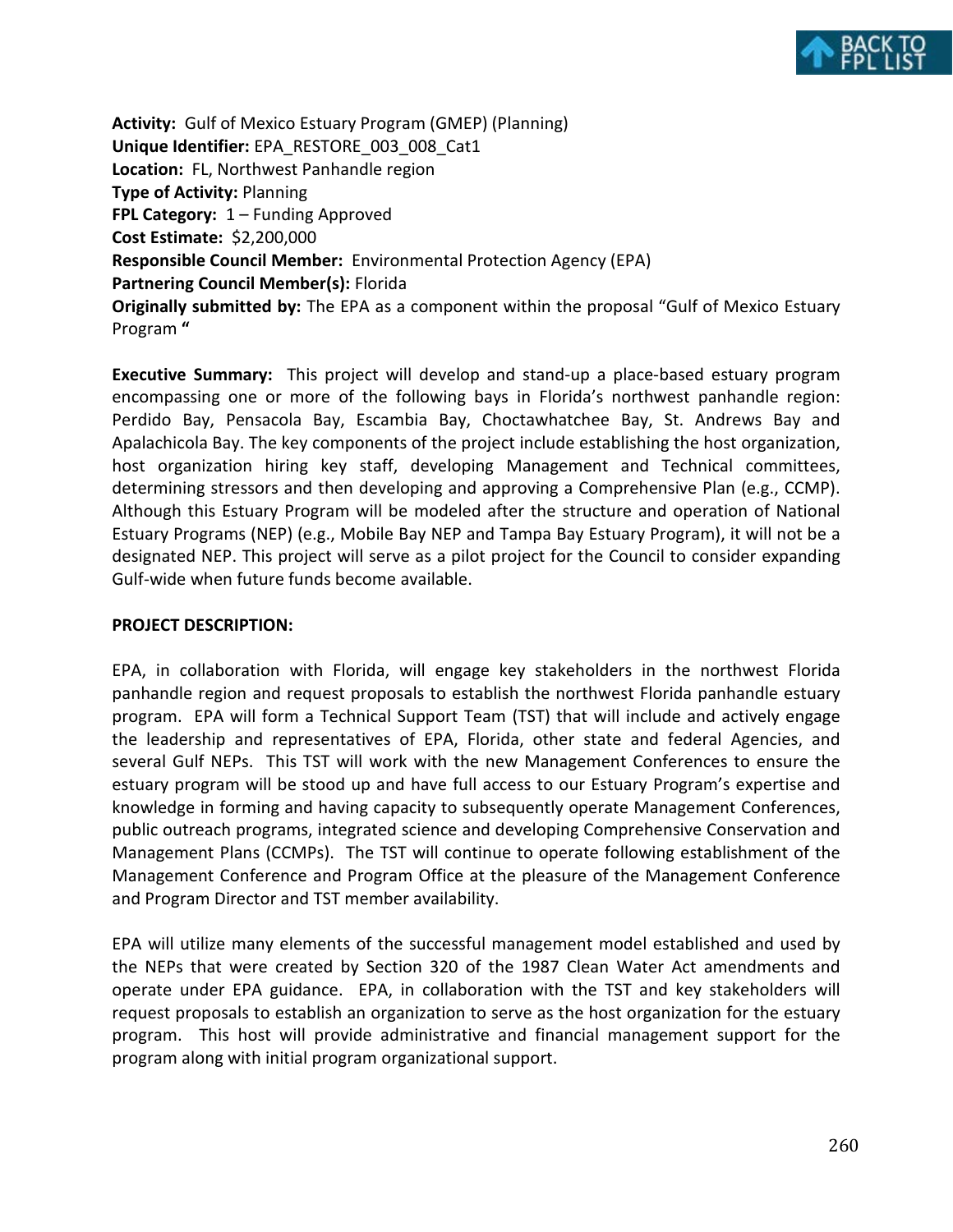Once the host is identified, a Management Conference will be established to direct the operation of the estuary program. A top-level organizational unit (TLOU) within the Management Conference will be established as the decision making body for the estuary program. This TLOU, often called the Policy Committee for NEPs, will be made up of top officials from key local, federal, and state resource or decision-making organizations for the estuary program study area. One of the first action items for the Policy Committee will be to direct the host organization to advertise for and hire a Program Director based on an approved position description and salary rate. The Program Director will be selected by and serve at the pleasure of the Policy Committee. This Program Director will receive direction from the TLOU of the Management Conference.

The estuary program director, working with the Policy Committee members, and with support from the TST, will develop the foundational components of the Management Conference and program office. The foundational components include the Director developed options for staffing the program office, options for a program budget, options for the organization and membership of the Management Conference committee structure, draft bylaws for the program office, and draft bylaws for all Management Conference organizational units. These option papers and draft documents will be submitted to the TST for review and comment and subsequently to the Policy Committee for review and approval.

Following approval of the foundational components of the Management Conference and program staffing by the Policy Committee, the Director will hire staff and establish the sub units of the Management Conference. The Director will draft a program workplan, with assistance from the TST, and will utilize the Management Conference to develop consensus, draft and submit the workplan to the TLOU for approval. This workplan will define the process to complete the development of a draft and final CCMP and any initial restoration actions.

The Management Conference is an inter-jurisdictional body of local elected officials, scientists, citizens, business leaders, commercial fishing, universities, federal and state agency directors, and representatives from agricultural, timber, ports, and industry. The Management Conference will act on recommendations from citizens, scientists, businesses, industries and other resource users, and implement local solutions to address complex water quality and habitat restoration and protection needs.

Once established, the Policy Committee for the estuary program will establish, following recommendations from the Program Director and the TST, appropriate subcommittees to facilitate the successful functioning of the Management Conference. Often but not always, the Management Conference includes a Management Committee, a Technical/Science Advisory Committee (TAC) and a Citizens Advisory Committee (CAC). A mid-level committee, often called a Management Committee, typically includes local, federal and state agencies as well as other key management stakeholders. The Management Committee receives, reviews and makes recommendations for actions to the Policy Committee. A TAC is typically comprised of scientists, engineers, and environmental professionals from a variety of sources including as appropriate: academia, non-governmental organizations, the local communities, business, state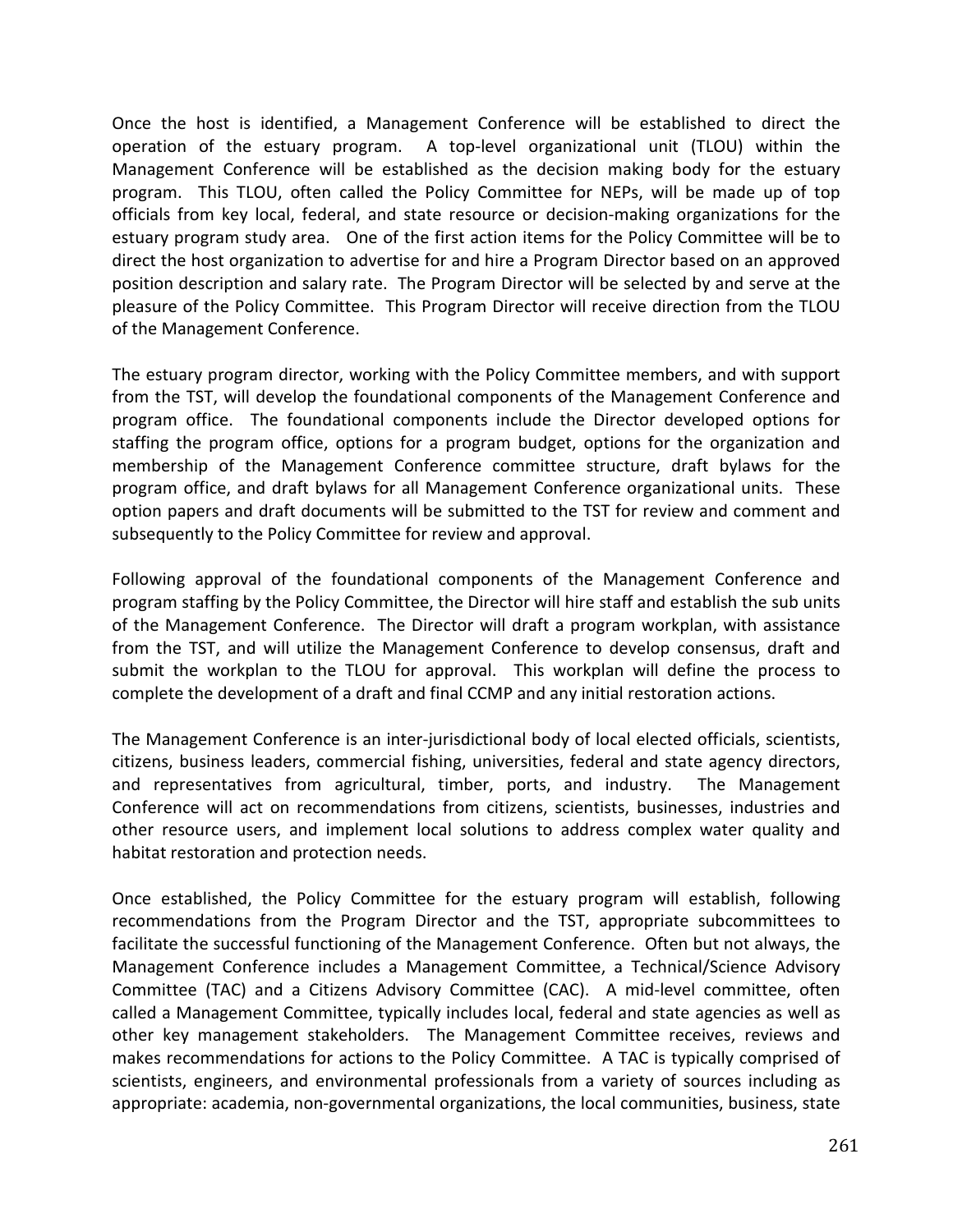resource agencies and federal resource agencies including EPA, U.S. Geologic Survey, Department of the Interior, National Park Service, U.S. Fish and Wildlife Service, National Oceanic and Atmospheric Administration, Natural Resources Conservation Service, and U.S. Department of Agriculture. A CAC is typically composed of local community organizations and key citizens that have an interest in the estuary and links essential for outreach and public input for the program. The TAC and CAC often report to the Management Committee.

Following the standup of the Management Conference and Program Office, the Management Conference will begin the process of determining the estuary-specific water quality and habitat significant resources, stressors, impacts, and action items that can be undertaken to address these stressors and impacts. This process will lead to the development of the CCMP that is unique to that estuary. The CCMP is approved by the Management Conference and EPA. Each CCMP will provide goals and objectives as well as specific actions to restore and protect the estuary based on a stakeholder driven process rooted in strong science.

The Goals, Objectives and Actions comprising the CCMPs will primarily focus on restoring water quality, while also addressing restoration and conservation of habitat, replenishing and protecting living coastal and marine resources, enhancing community resilience, and revitalizing the coastal economy. Specific actions identified may include: implementing best management practices for nonpoint source water quality improvement; protecting shoreline and upland habitat through easement or purchase; implementing green infrastructure measures; designing and constructing storm water parks; completing and implementing watershed management plans; protecting, restoring and managing critical aquatic, shoreline and upland habitat through a variety of hydrologic, landscape, vegetation and wildlife management actions; establishing living shoreline habitat; and implementing other water quality and habitat restoration techniques.

# **Specific Actions/Activities:**

- o Establish TST.
- o Identify host organization.
- o Establish Management Committee.
- o Hire Program Director and Key Staff.
- o Develop Program Workplan.
- o Establish Committee(s).
- o Determine significant resources, stressors, impacts, and action items.
- o Develop and approve CCMP.

## **Deliverables:**

- o Management Committee Structure.
- o HOST Organization agreement between stakeholders.
- o Interim Program Workplan.
- o Approved CCMP.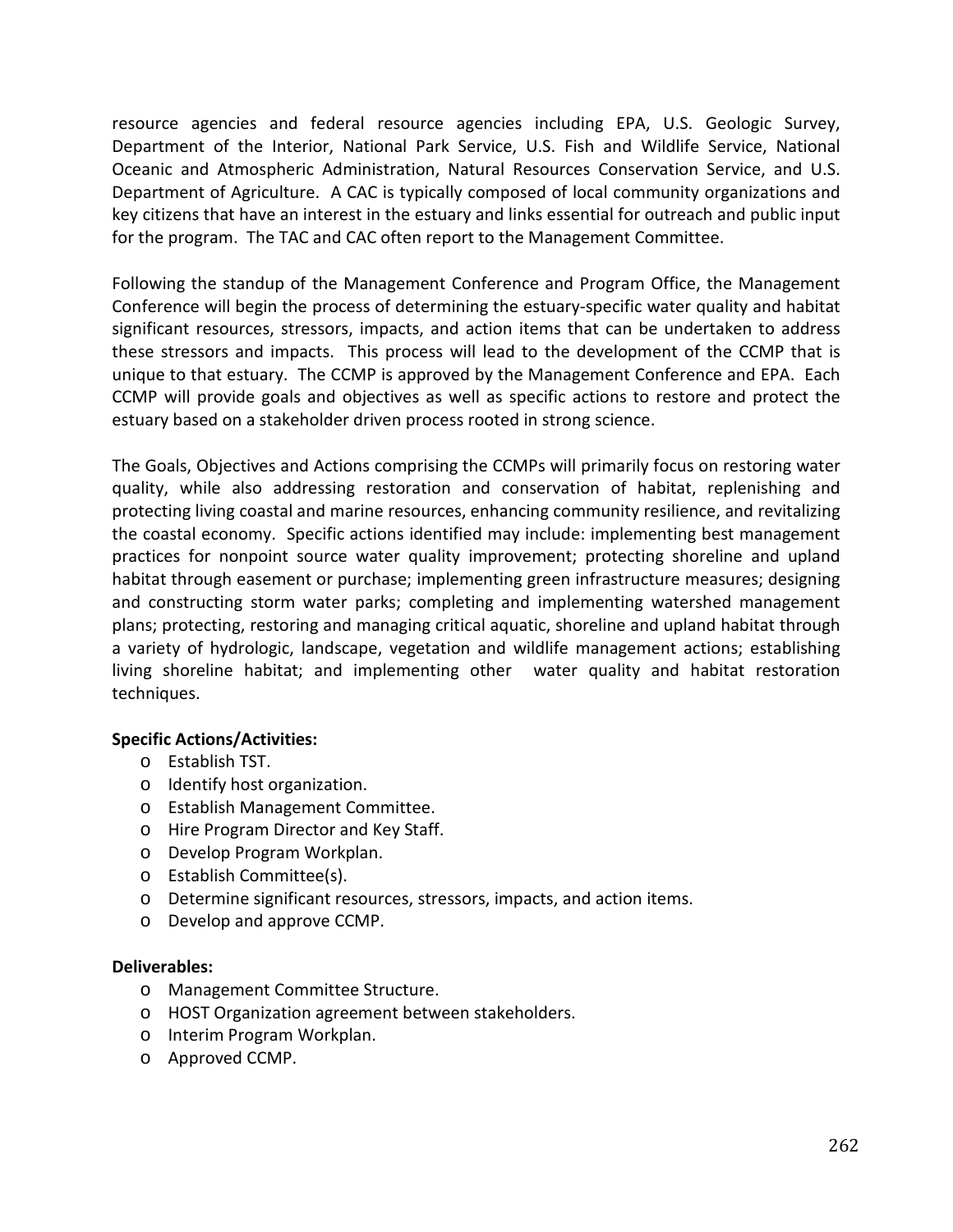**Ecological Benefits/Outcomes and Metrics:** The approved Comprehensive Plan will provide the framework for the Estuary Program's Goals and Objectives. Projects undertaken by the Estuary Program in the future would directly support those goals and objectives and outcomes would focus on restoring water quality, while also addressing restoration and conservation of habitat, replenishing and protecting living coastal and marine resources, enhancing community resilience, and revitalizing the coastal economy. Specific actions would likely include, but not be limited to: implementing best management practices for nonpoint source water quality improvement; protecting shoreline and upland habitat through easement or purchase; implementing green infrastructure measures; designing and constructing storm water parks; completing and implementing watershed management plans; protecting, restoring and managing critical aquatic, shoreline and upland habitat through a variety of hydrologic, landscape, vegetation and wildlife management actions; establishing living shoreline habitat; and implementing other water quality and habitat restoration techniques. Metrics would likely include, but not be limited to: number of acres of sea grass beds restored/protected; linear feet of shoreline restored/protected; number of acres of upland habitat restored/protected; and number of acres restored/protected from invasive species.

## **Duration of Activity:** Estimate 5 years.

**Life of Activity:** Over 20 Years (if implemented). Following establishment of the Estuary Program and development of the Comprehensive Plan, projects would continuously be identified, incorporated into the Estuary Program's Work Plan, funded and implemented in support of the Comprehensive Plan framework.

### **RESPONSE TO SCIENCE REVIEWS:**

**Comment:** Very little scientific content is discernible in the proposal. Specifically, no proposed scientific methods (including field studies, laboratory investigations, or computer modeling) are provided to enable an appropriate scientific review or justification of such methods against publicly available information.

**Response:** The proposal focuses on developing and standing up new place-based estuary programs based on the model of EPA Estuary Programs. Following the standup of the Management Conference and Program Office, the science-based process will begin to assess and understand the estuary-specific water quality and habitat significant resources, stressors, impacts, and action items that can be undertaken to address these stressors and impacts. This process will lead to the development of the CCMP that is unique to that estuary.

**Comment:** The proposal does not discuss scientific uncertainties and risks, just programmatic and funding risks. None of the risks and uncertainties are linked to environmental or climatic factors.

**Response:** Scientific uncertainties and risks would be critical to the Management Conference and the science team as they assess and understand the estuary-specific resources, stressors,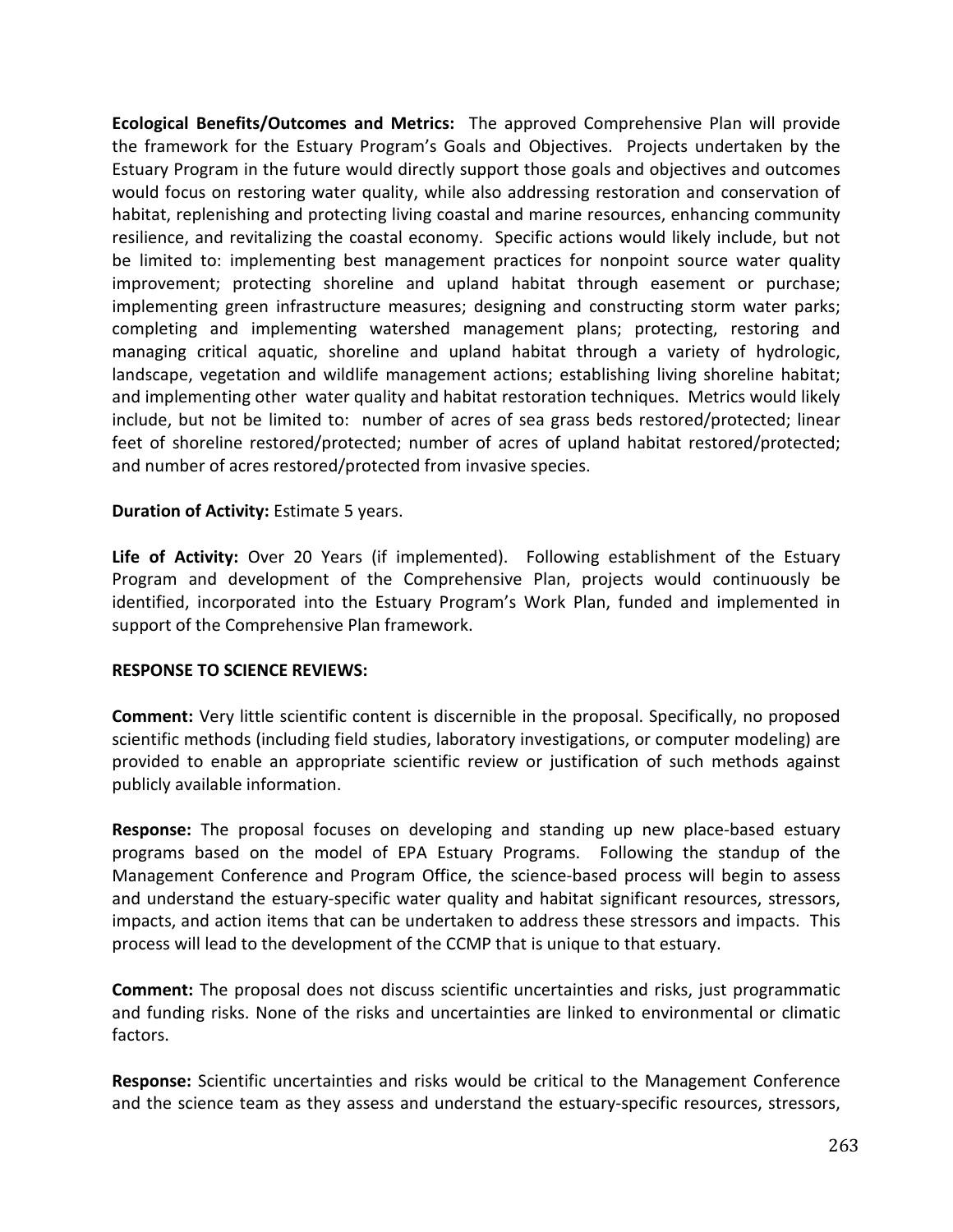impacts, and developing action items. The estuary programs incorporate environmental and climatic factors into the science-based process and the development of the CCMP.

**Comment:** Modeling the proposed program after the existing seven NEPs in the Gulf of Mexico is indeed commendable. However, the credibility of the proposal is undermined by the lack of explicit scientific connection -- just one example might be sufficient -- between the 12 priority estuaries and the NEPs/LPBRP.

**Response:** The premise of modeling the proposed estuary program(s) after those that have been established and operating in the seven NEPs in the Gulf of Mexico region is a sound approach. The NEPs are highly functioning, science-based programs that have developed unprecedented knowledge and understanding of their respective estuaries, their resources, stressors, and are focused on developing sustainable solutions.

**Comment:** The proposal lacks any science-based justification (peer-reviewed or publicly available) of existing water quality/resource impairments within the proposed estuaries that supports a science-based need for additional NEP's.

**Response:** While the proposal did not provide a summary of peer-reviewed and available justification for the need to stand up estuary programs in these proposed estuaries, there are numerous science-based, and peer reviewed, reports and documents available on the websites of each of the NEPs in the Gulf of Mexico region which provide robust justification for the need for standing up place-based estuary programs. Another excellent source of science-based, and peer-reviewed, reports and documents for each of the estuaries proposed can be found at EPA's Surf Your Watershed -<http://cfpub.epa.gov/surf/locate/index.cfm>

**Comment:** Many existing NEP's have faced long and difficult struggles to meet CCMP goals. Having a plethora of new programs in itself poses a level of uncertainty and risk of meeting the proposal goals, and is a risk to existing Gulf NEP's by imposing additional time commitments of state and federal agency representatives and scientists to participate in more NEP's.

**Response:** It was noted in the proposal that ongoing funding for Estuary Programs is a risk, but each of the NEPs in the Gulf region have found ways to meet their funding needs (e.g. grants, business partnerships) over the decades. We believe there is adequate capacity of state and federal agency representatives and scientists in the Gulf region to participate in these proposed estuary programs without posing a risk to the already existing NEPs in the Gulf region.

## **ENVIRONMENTAL COMPLIANCE:**

Council approval of funding for this activity will not involve or lead directly to ground-disturbing activities that may have significant effects on the environment individually or cumulatively, nor does it commit the Council to a particular course of action affecting the environment. The Council has considered potential extraordinary circumstances, including potential negative effects to threatened and endangered species, essential fish habitat, Tribal interests and/or